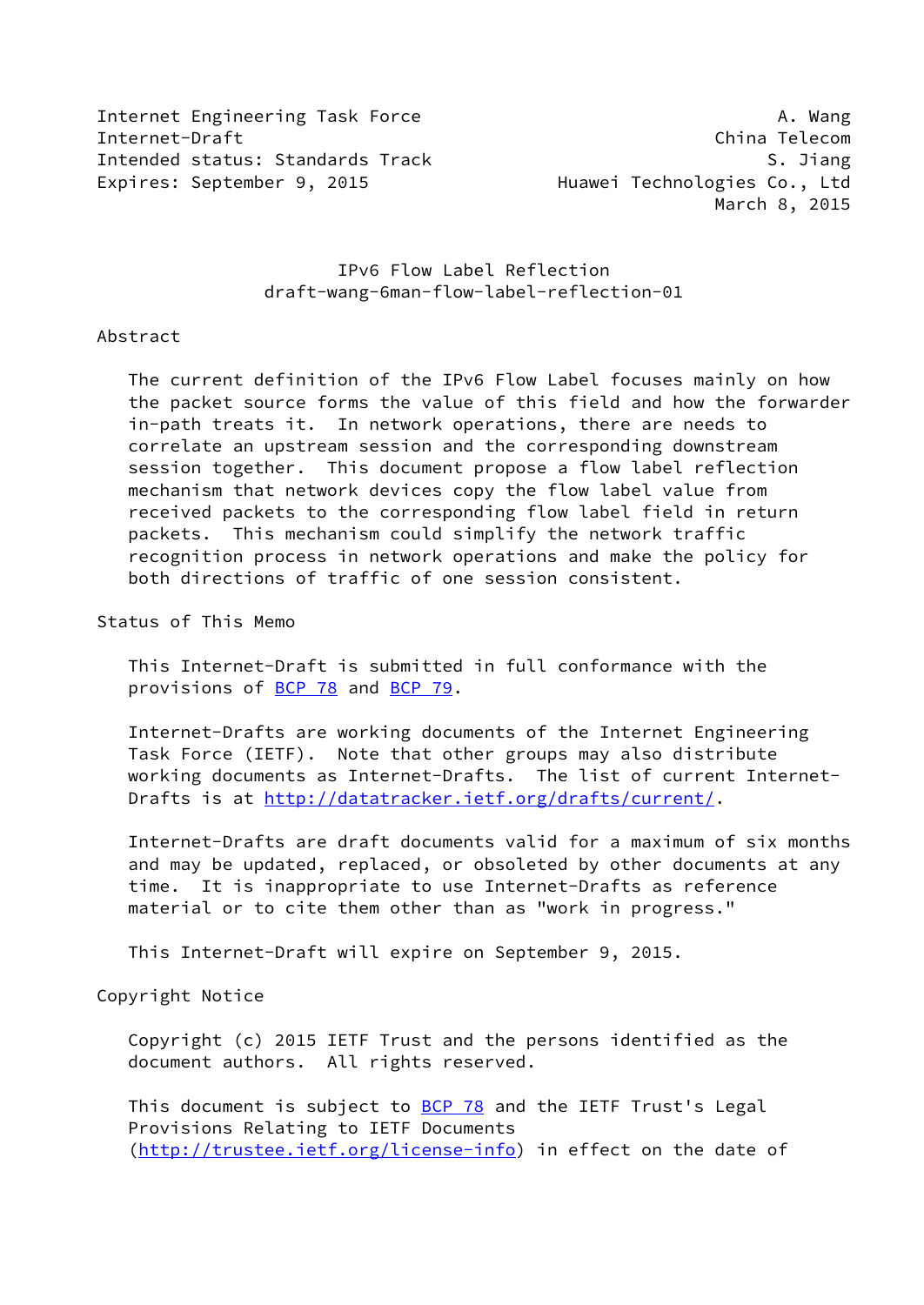<span id="page-1-1"></span>Internet-Draft Flow Label Reflection March 2015

 publication of this document. Please review these documents carefully, as they describe your rights and restrictions with respect to this document. Code Components extracted from this document must include Simplified BSD License text as described in Section 4.e of the Trust Legal Provisions and are provided without warranty as described in the Simplified BSD License.

Table of Contents

|                                                                        | $\overline{2}$  |
|------------------------------------------------------------------------|-----------------|
| $1.1$ . Summary of the current usage for IPv6 Flow Label               | $\overline{3}$  |
| 2.                                                                     | $\overline{4}$  |
| Potential Benefit of Flow Label Reflection<br>3.                       | $\overline{4}$  |
| Flow Label Reflection Behaviors on Network Devices<br>$\overline{4}$ . | $\overline{4}$  |
| 5.                                                                     | $\overline{5}$  |
| Flow Label Reflection on CP servers<br>5.1.                            | $\overline{5}$  |
| $5.2.$ Flow Label Reflection for Bi-direction Tunnels $.$              | 6               |
| $5.3$ . Flow Label Reflection on edge devices                          | $\overline{1}$  |
| Misc Possible Scenarios<br>5.4.                                        | $\mathbf{Z}$    |
| $5.4.1$ . Aid to mitigate the ND cache DDoS Attack                     | $\overline{1}$  |
| 5.4.2. Improve the efficiency of PTB problem solution in               |                 |
| load-balance environment                                               | $\underline{8}$ |
| Deployment Consideration<br><u>6</u> .                                 | $\underline{8}$ |
| $\overline{1}$ .                                                       | $\overline{9}$  |
| 8.                                                                     | 9               |
| 9.                                                                     | 9               |
| 10.                                                                    | 9               |
| Normative References<br>10.1.                                          | 9               |
| Informative References<br>10.2.                                        | 10              |
| Authors' Addresses                                                     | 10              |

# <span id="page-1-0"></span>[1](#page-1-0). Introduction

The IPv6 flow label [\[RFC6437](https://datatracker.ietf.org/doc/pdf/rfc6437)] in the fixed IPv6 header is designed to differentiate the various flow session of IPv6 traffic; it can accelerate the clarification and treatment of IPv6 traffic by the network devices in its forwarding path. In practice, many current implementations use the 5-tuple {dest addr, source addr, protocol, dest port, source port} as the identifier of network flows. However, transport-layer information, such as the port numbers, is not always in a fixed position, since it follows any IPv6 extension headers that may be present; in contrast, the flow label is at a fixed position in every IPv6 packet and easier to access. In fact, the logic of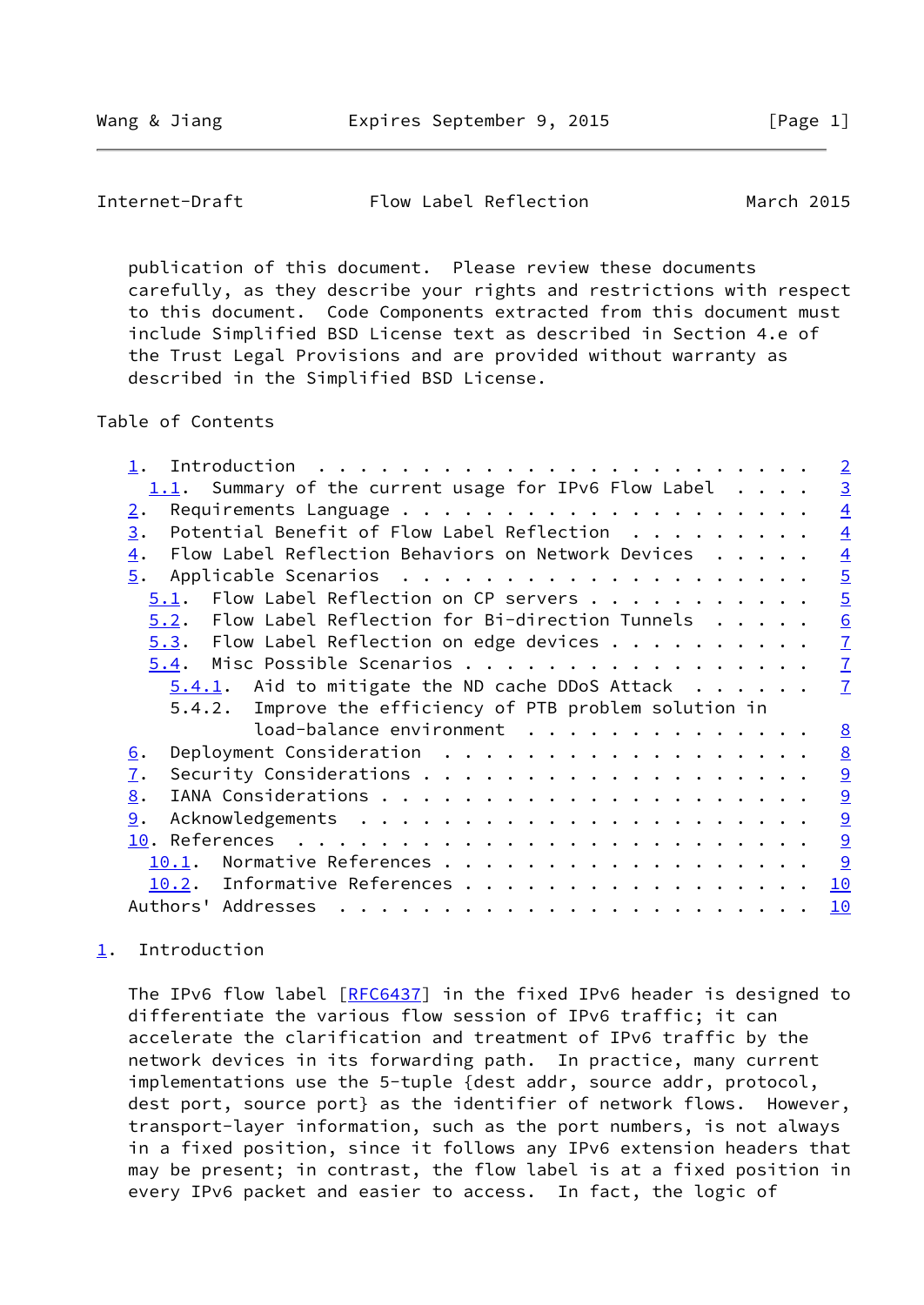finding the transport header is always more complex for IPv6 than for IPv4, due to the absence of an Internet Header Length field in IPv6. Additionally, if packets are fragmented, the flow label will be present in all fragments, but the transport header will only be in one packet. Therefore, within the lifetime of a given transport-

| Wang & Jiang | Expires September 9, 2015 | [Page 2] |
|--------------|---------------------------|----------|
|              |                           |          |

<span id="page-2-1"></span>Internet-Draft Flow Label Reflection March 2015

 layer connection, the flow label can be a more convenient "handle" than the port number for identifying that particular connection.

 The usages of IPv6 flow label, so far as briefly summarized in [Section 1.1](#page-2-0), only exploit the characteristic of IPv6 flow label in one direction.

 In current practice, an application session is often recognized as two separated IP traffics, in two opposite directions. However, from the point view of a service provider, the upstream and downstream of one session should be handled together, particularly, when application-aware operations are placed in the network. A ubiquitous example is that end user initiates a request, with small-scale data transmitted, towards a content server, then the server responds with a large set of follow-up packets. The bi-directional flows should be correlated together and handled with the same policy. Ideally, the request embeds a flow recognition identifier that is accessible and the follow-up response packets carry the same identifier. The flow label is a good choice for the flow recognition identifier.

 This document proposes a flow label reflection mechanism so that network devices copy the flow label value from received packets to the corresponding flow label field in return packets. By having the same flow label value in the downstream and upstream of one IPv6 traffic session, the network traffic recognition process and the traffic policy deployment in network operations could be simplified. It may also increase the accuracy of network traffic recognition.

 Several applicable scenarios of the IPv6 flow label reflection are also given, in **[Section 5.](#page-4-1)** For now, this document only considers the scenario in a single administrative domain, although the IPv6 flow label reflection mechanism may also bring benefits into cross domain scenarios.

<span id="page-2-0"></span>[1.1](#page-2-0). Summary of the current usage for IPv6 Flow Label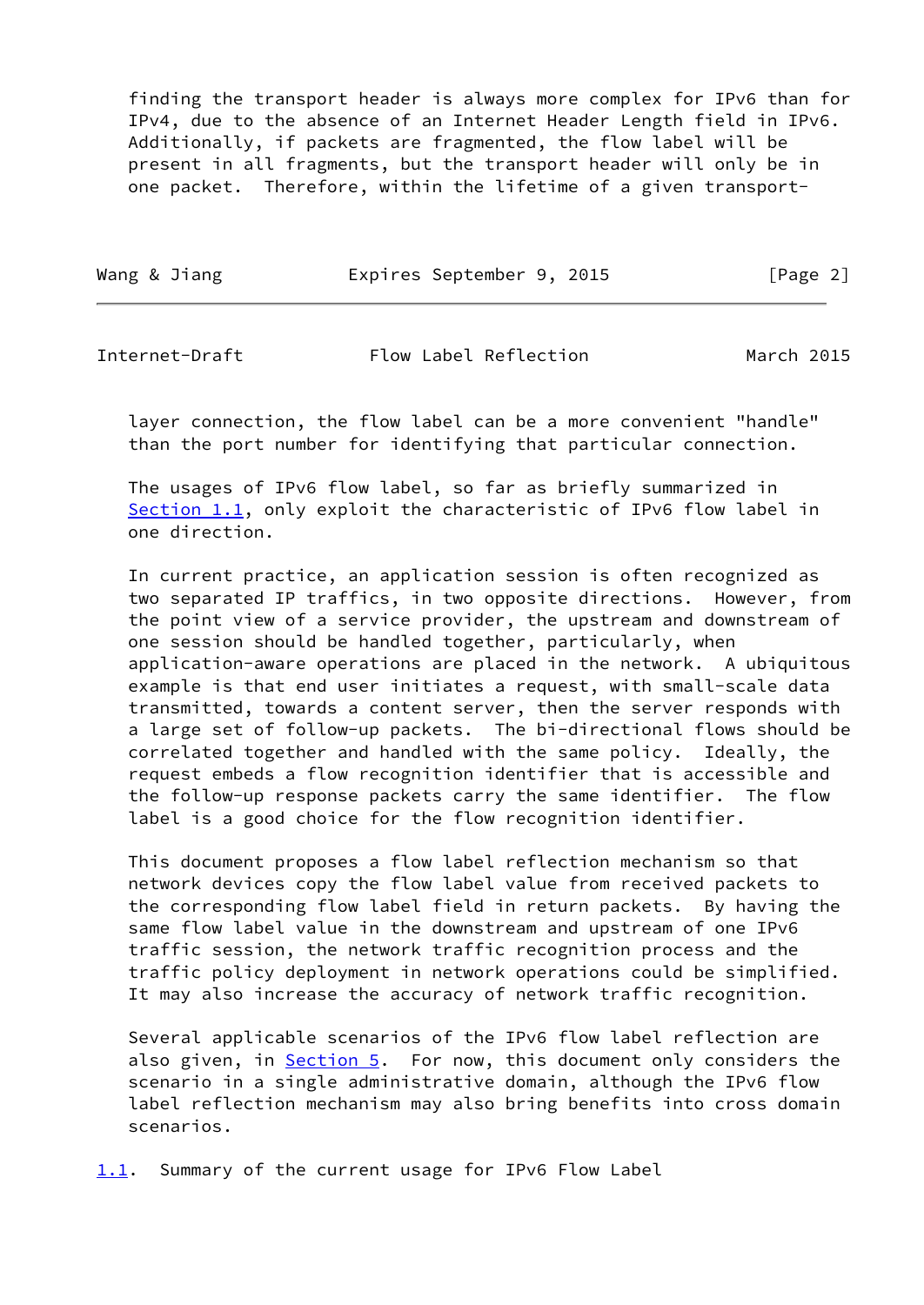[RFC6438] describe the usage of IPv6 Flow Label for ECMP and link aggregation in Tunnels; it mainly utilizes the random distribution characteristic of IPv6 flow label. [\[RFC7098](https://datatracker.ietf.org/doc/pdf/rfc7098)] also describes similar usage in server farms.

 All these usage scenarios consider only the usage of IPv6 flow label in one direction, while many bi-directional network traffics need to be treated together.

Wang & Jiang **Expires September 9, 2015** [Page 3]

<span id="page-3-1"></span>Internet-Draft Flow Label Reflection March 2015

<span id="page-3-0"></span>[2](#page-3-0). Requirements Language

 The key words "MUST", "MUST NOT", "REQUIRED", "SHALL", "SHALL NOT", "SHOULD", "SHOULD NOT", "RECOMMENDED", "NOT RECOMMENDED", "MAY", and "OPTIONAL" in this document are to be interpreted as described in [\[RFC2119](https://datatracker.ietf.org/doc/pdf/rfc2119)] when they appear in ALL CAPS. When these words are not in ALL CAPS (such as "should" or "Should"), they have their usual English meanings, and are not to be interpreted as [[RFC2119\]](https://datatracker.ietf.org/doc/pdf/rfc2119) key words.

- Flow Label Reflection A mechanism/behavior so that a network device copies the value of flow label from a IPv6 flow into a corresponding return IPv6 flow.
- Flow Label Reflection Device A network device that applies the flow label reflection mechanism. It is the end of an IPv6 flow and the initiation node of the corresponding return IPv6 flow.
- <span id="page-3-2"></span>[3](#page-3-2). Potential Benefit of Flow Label Reflection

 With flow label reflection mechanism, the IPv6 Flow Label could be used to correlate the upstream and downstream packets of bi directional traffics:

- o It makes the downstream and upstream of one session be easily recognized. It makes the correlation of traffic and then the recognition of various traffics easier.
- o The network operator can easily apply the same policy to the bi-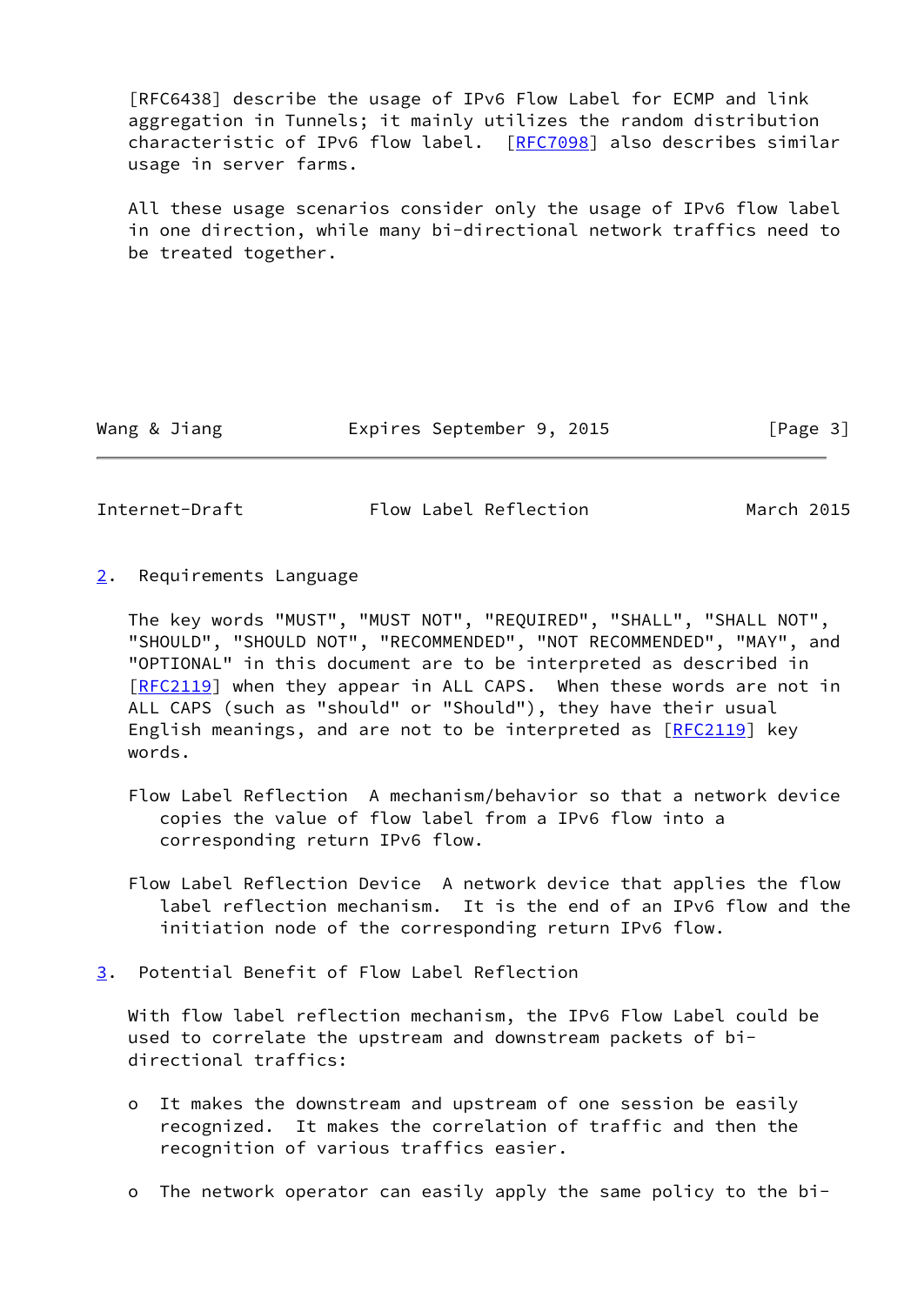directional traffic of one interested session

- o The traffic analyzer can also easily correlate the upstream and downstream of one session to find the symptoms of various internet protocols.
- <span id="page-4-0"></span>[4](#page-4-0). Flow Label Reflection Behaviors on Network Devices

 To fulfill the flow label reflection mechanism, the below proposed behaviors on network devices:

- o The generation method of IPv6 flow label in source IPv6 node SHOULD follow the guidelines in [[RFC6437\]](https://datatracker.ietf.org/doc/pdf/rfc6437), that is the IPv6 flow label should be generated randomly and distributed enough.
- o On the Flow Label Reflection Device, the value of IPv6 Flow Label from received packets SHOULD be copied into the corresponding flow label field in return packets by the flow label reflection devices.

| Wang & Jiang | Expires September 9, 2015 | [Page 4] |
|--------------|---------------------------|----------|

<span id="page-4-2"></span>

Internet-Draft Flow Label Reflection March 2015

- o The forwarding nodes within the management domain SHOULD follow the specification in [\[RFC6437](https://datatracker.ietf.org/doc/pdf/rfc6437)], that is the IPv6 flow label SHOULD NOT be modified in the path, unless flow label value in arriving packets is zero. The forwarding nodes MAY follow the specification in [\[RFC6438](https://datatracker.ietf.org/doc/pdf/rfc6438)] when using the flow label for load balancing by equal cost multipath (ECMP) routing and for link aggregation, particularly for IPv6-in-IPv6 tunneled traffic.
- o The network traffic recognition devices, or devices that may have differentiated operations per flow, SHOULD recognize and analyze network traffics based on 3-tuple of {dest addr, source addr, flowlabel}. It SHOULD consider the traffics that have same flow label value and reversed source/dest addr as upstream and downstream of the same flow, match them together to accomplish the traffic recognition process.
- o Other network operations MAY also be based on 3-tuple of {dest addr, source addr, flowlabel}.
- <span id="page-4-1"></span>[5](#page-4-1). Applicable Scenarios

This section describes some applicable scenarios, which network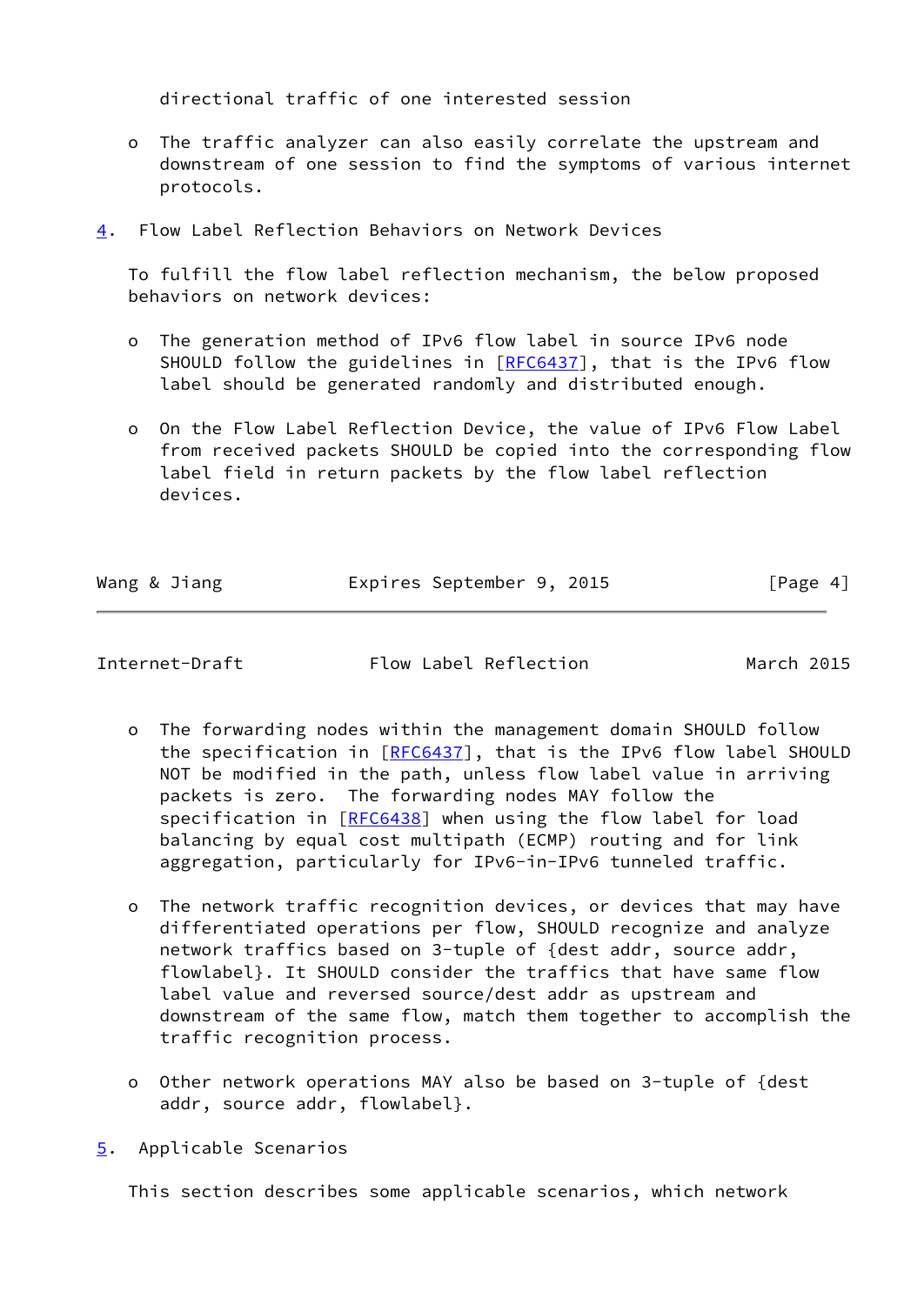operators can benefit from deploying the flow label reflection mechanism. It is not a complete enumeration. More scenarios may be introduced in the future.

#### <span id="page-5-0"></span>[5.1](#page-5-0). Flow Label Reflection on CP servers

 There is rapidly increasing requirement from service providers (SP) to cooperate with the content providers (CP) to provide more accurate services and charging policies based on accurate traffic recognition. The service providers need to recognize the CP/SP's bi-directional traffics at the access edge devices of the network, such as BRAS/PDSN/P-GW devices.

 Normally, the burden for these edge devices to recognize the subscriber's upstream traffic is light, because request messages are typically small. But they often need more resource to recognize downstream traffics, which normally contain large data. With flow label reflection on CP servers, recognition based on the 3-tuple of {dest addr, source addr, flowlabel} would reduce the consumption of recognition and make the correlation process much easier.

 In this scenario, the CP servers would be the Flow Label Reflection Devices. They copy the flow label value from received upstream user request packets to the corresponding flow label field in return downstream packets.

| Wang & Jiang | Expires September 9, 2015 | [Page 5] |
|--------------|---------------------------|----------|

<span id="page-5-1"></span>

| Internet-Draft | Flow Label Reflection | March 2015 |
|----------------|-----------------------|------------|
|----------------|-----------------------|------------|

 The access edge devices of service provider scrutinize the subscriber's upstream IPv6 traffic and record the binding of 3-tuple and traffic-specific policy. If the flow label is zero, the access edge devices must rewrite the flow label value according to local policy. With the recorded binding information, the access edge devices can easily recognize and match the downstream packet to the previous recognized upstream packet, by just accessing 3-tuple. The edge devices can then apply the corresponding traffic policy to the upstream/downstream of the session to the cooperated CP.

 Note: this mechanism may not reliable when the CP servers are not directly connected to the service provider, because there is no guarantee the flow label would not be changed by intermediate devices in other administrative domains.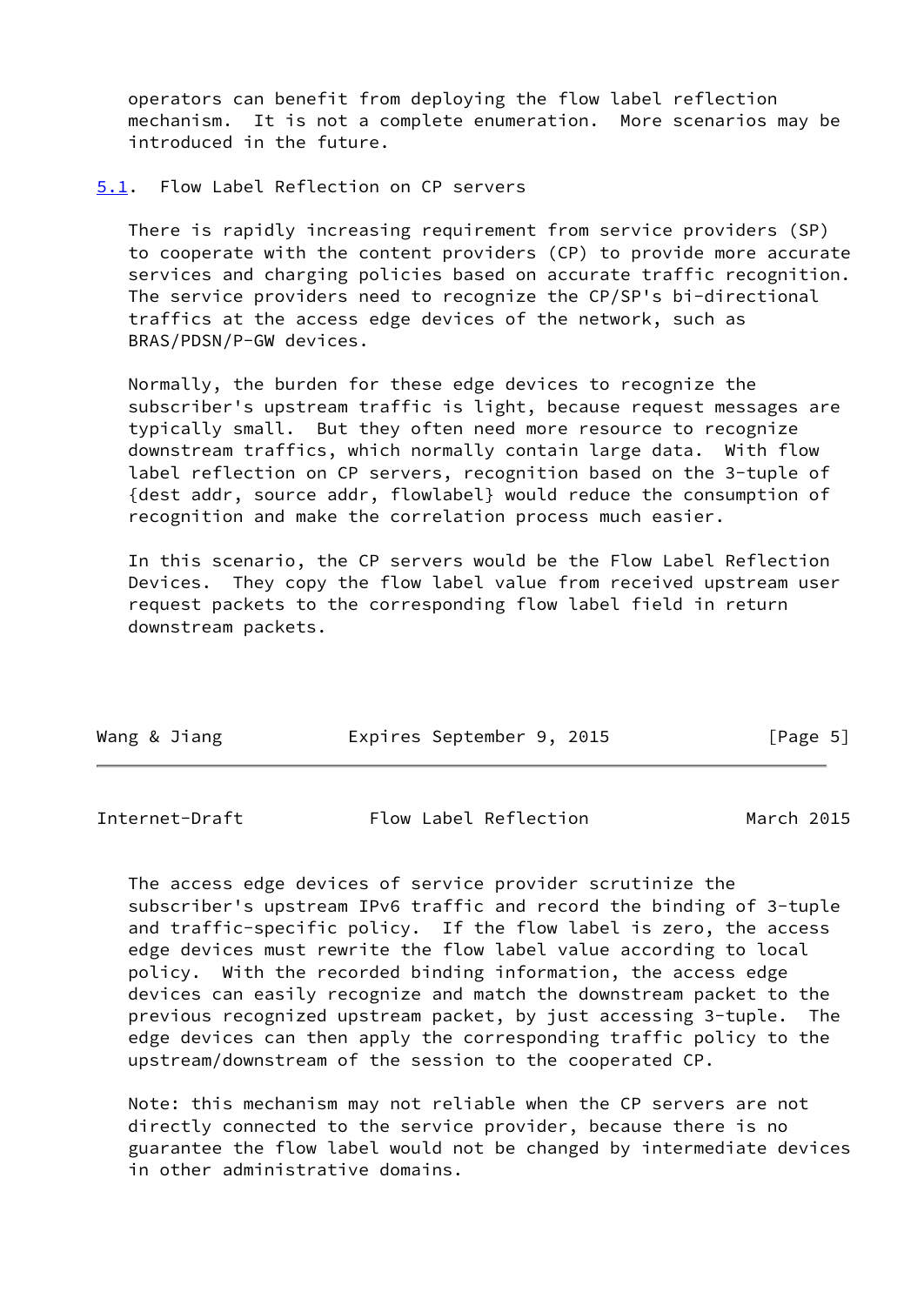## <span id="page-6-0"></span>[5.2](#page-6-0). Flow Label Reflection for Bi-direction Tunnels

 Tunnel is ubiquitous within service provider networks. It is very difficult (important if the tunnel is encrypted) for intermediate network devices to recognize the inner encapsulated packet, although such recognition could be very helpful in some scenarios, such as traffic statistics, network diagnoses, etc. Furthermore, such recognition normally requires to correlate bi-direction traffic together. The flow label reflection mechanism could provide help in such requirement scenarios.

 In this scenario, the tunnel end devices would be the Flow Label Reflection Devices. They record the flow label value from received tunnel packets, and copy it to the corresponding flow label field in return packets, which can be recognized by 5-tuple or 3-tuple of the inner packet at the tunnel end devices.

 The tunnel initiating devices should generate different flow label values for different inner flow traffics based on their 5-tuple or 3-tuple in accordance with [[RFC6437\]](https://datatracker.ietf.org/doc/pdf/rfc6437). Note: if the inner flow is encryption in ESP model [\[RFC4303](https://datatracker.ietf.org/doc/pdf/rfc4303)], the transport-layer port numbers are inaccessiable. In such case, 5-tuple is not available.

 Then the intermediate network device can easily distinguish the different flow within the same tunnel transport link and correlate bi-direction traffics of same flow together. This can also increase the service provider's traffic control capabilities.

 This mechanism can also work when the encapsulated traffics are IPv4 traffics, such as DS-Lite scenario [[RFC6333\]](https://datatracker.ietf.org/doc/pdf/rfc6333). The IPv4 5-tuple may be used as the input for the flow label generation.

| Wang & Jiang | Expires September 9, 2015 |  | [Page 6] |  |
|--------------|---------------------------|--|----------|--|
|              |                           |  |          |  |

<span id="page-6-2"></span>Internet-Draft Flow Label Reflection March 2015

<span id="page-6-1"></span>[5.3](#page-6-1). Flow Label Reflection on edge devices

 If the flow label reflection mechanisms have been applied on peer host, the service provider could always use it for bi-directional traffic recognition. However, there is no guarantee the flow label would not be changed by intermediate devices in other administrative domains. Therefore, to make the flow label value trustful, the edge devices need to validate the flow label reflection.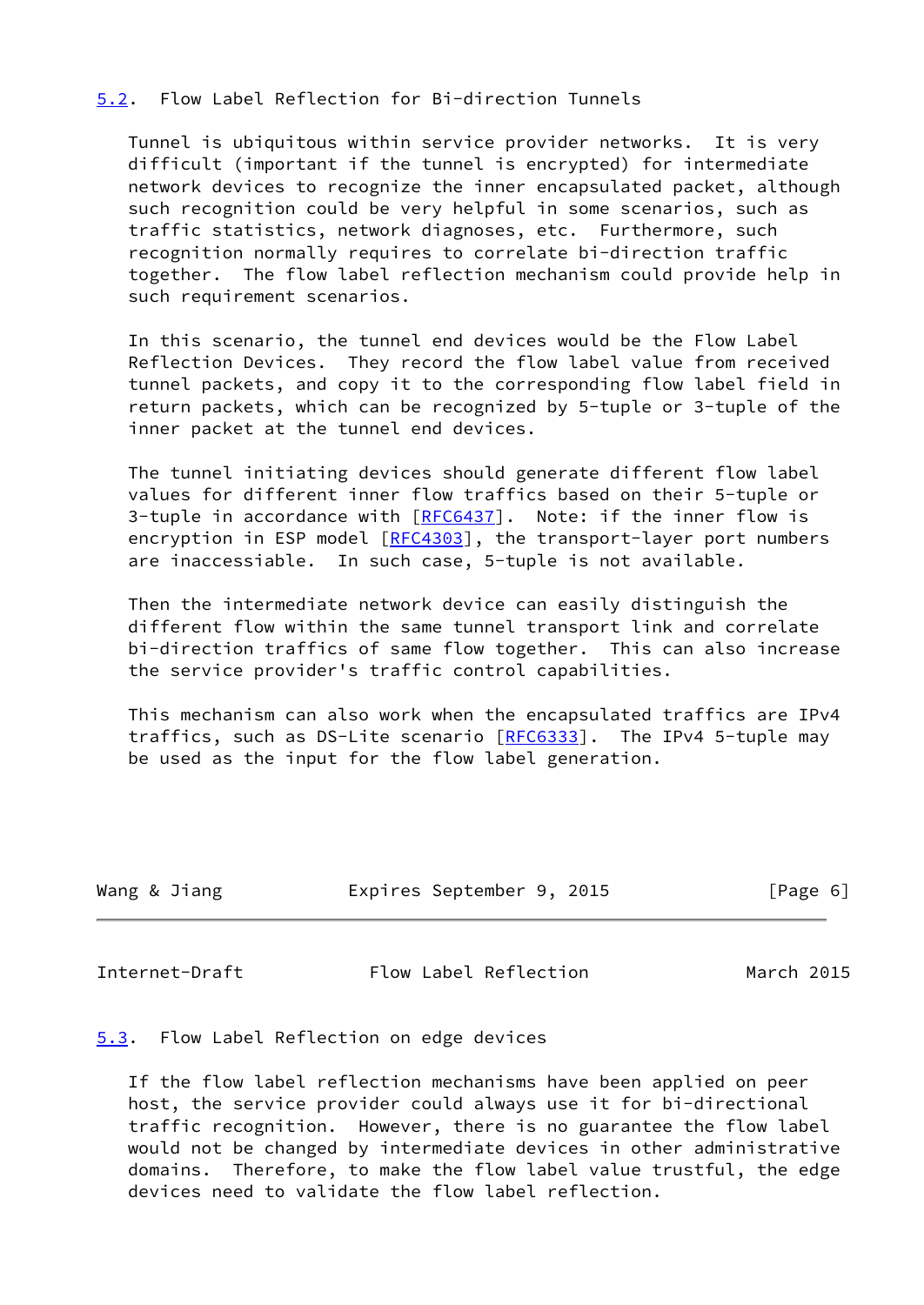In this scenario, the edge devices would be the (backup) Flow Label Reflection Devices. They record the flow label value from the packets that leave the domain. When the corresponding flow label field in return packets are recognized by 5-tuple or 3-tuple at the edge devices, the edge devices should check the flow label as below:

- o if the flow label matches the record value, it remains;
- o if the flow label is zero, the edge devices copy the record value into it;
- o if the flow label is non-zero, but does not matches the record value, the edge devices can decide the flow label are modified by other intermediate devices (with the assumption the peer host has reflect the original flow label), then restore the flow label using the record value.

 Then the network recognition devices located anywhere within the service provider network could easily correlate bi-directional traffics together, and apply traffic-specific policy accordingly.

<span id="page-7-0"></span>[5.4](#page-7-0). Misc Possible Scenarios

 In the below scenarios, the flow label reflection mechanism needs to be combined with other mechanisms in order to achieve the design goals.

<span id="page-7-1"></span>[5.4.1](#page-7-1). Aid to mitigate the ND cache DDoS Attack

Neighbor Discovery Protocol [\[RFC4861](https://datatracker.ietf.org/doc/pdf/rfc4861)][RFC4861] is vulnerable for the possible DDoS attack to the device's ND cache, see section 11.1, [\[RFC4861](https://datatracker.ietf.org/doc/pdf/rfc4861)]. There are many proposals are aiming to mitigate this problem, but none of them are prevalent now. It is mainly because that there is no obvious mechanism to assure the validation of the NS/RS packet on the first arrival, the receiving node by default will cache the link-layer address of the NA packet. Reverse detection mechanisms can be added to solve this issue. However, for reverse detection mechanisms, there would be another issue: how to pair the return NA/RA packet with the NS/RS packet on the sending node. It

| Wang & Jiang | Expires September 9, 2015 | [Page 7] |
|--------------|---------------------------|----------|
|              |                           |          |

<span id="page-7-2"></span>Internet-Draft Flow Label Reflection March 2015

can be solved by applying the flow label reflection mechanism in the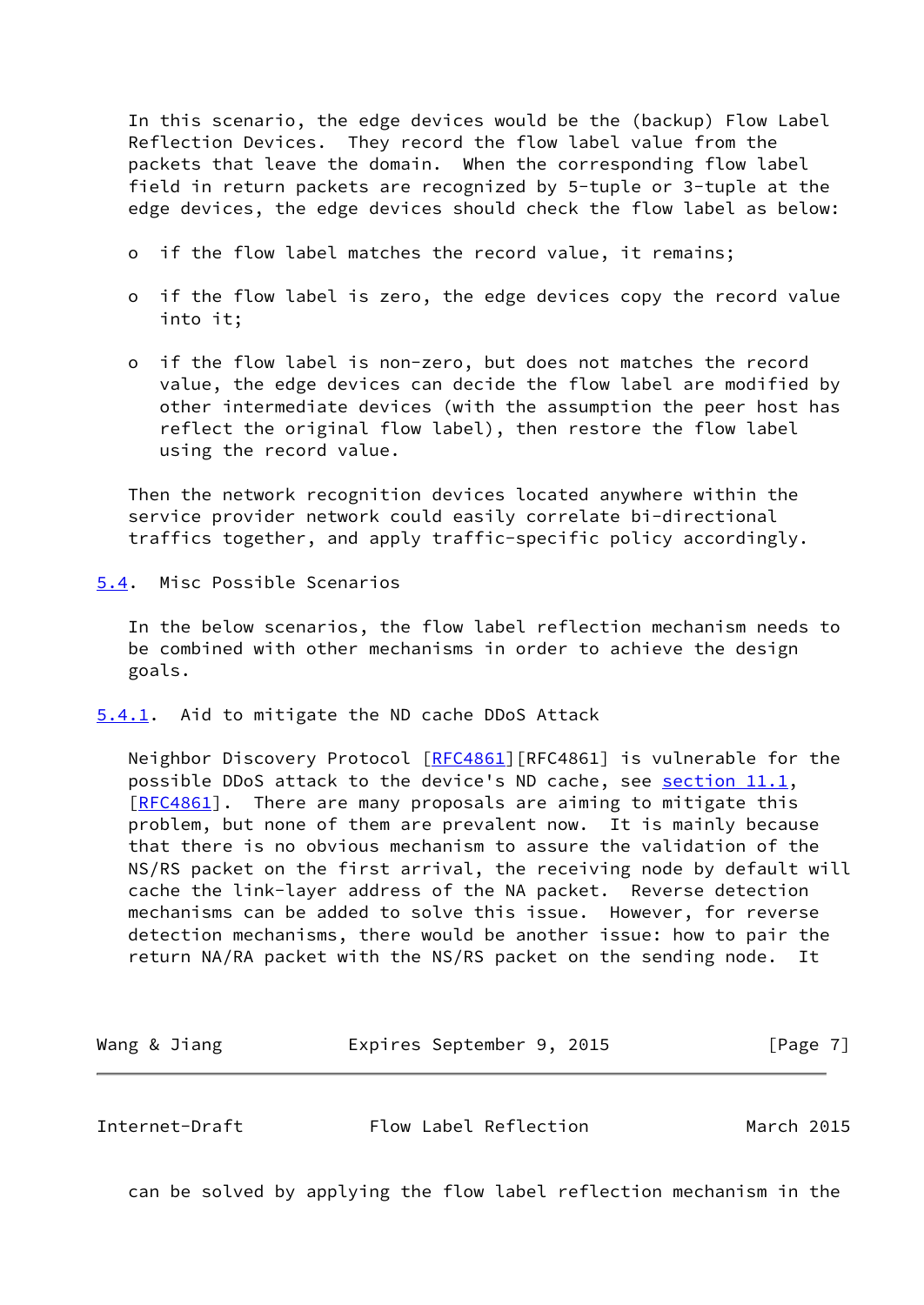return NA/RA packet. Then the sending node can pair the reverse detect NS/RS packet with original NA/RA packet and response to the reverse detect NS/RS packet correctly. Only the NS/RS packet that passed the reverse detection validation will be accept by the node and the link-layer address within it will be cached.

<span id="page-8-1"></span>[5.4.2](#page-8-1). Improve the efficiency of PTB problem solution in load-balance environment

 [I-D.v6ops-pmtud-ecmp-problem] introduces the Packet Too Big [\[RFC4443](https://datatracker.ietf.org/doc/pdf/rfc4443)] problem in load-balance environment. The downstream packet from a server, which responses to a client request message, may meet a forwarding node that rejects the packet for "too big" reason. The PTB error ICMPv6 message should be returned to the original server. However, it requests the load balancer to distribute the PTB error ICMPv6 message based on the information of the invoking packet within the ICMPv6 packet, not the ICMPv6 packet itself. The load balancer needs to obtain the source IP address and transport port information within the invoking packet.

 However, if both the server and the forwarding node that generates the PTB message apply the flow label reflection mechanism, the PTB error ICMPv6 message would have the same flow label with the original client request message. Then, the load balancer, that follows [\[RFC7098](https://datatracker.ietf.org/doc/pdf/rfc7098)], could easily forward the PTB packet to same server without parsing the transport port in the invoking packet, thus increases the efficiency.

<span id="page-8-0"></span>[6](#page-8-0). Deployment Consideration

 The IPv6 flow label reflection mechanism requires the "Flow Label Reflection Device" to be stateful, store the flow label value and copy it to the corresponding return packet. Such change cannot be accomplished within a short term, and therefore the deployment of this mechanism will be accomplished gradually. During the incremental deployment period, the traditional recognition mechanisms, which are more expensive, would coexist. The traffics that could not be recognized by 3-tuple of {dest addr, source addr, flowlabel} could fall back to the traditional process or be skipped over by advanced services. The more devices support the flow label reflection mechanism, the less consumption for traffic recognition from the network management perspective, or the better coverage of advanced services that are based on the traffic recognition.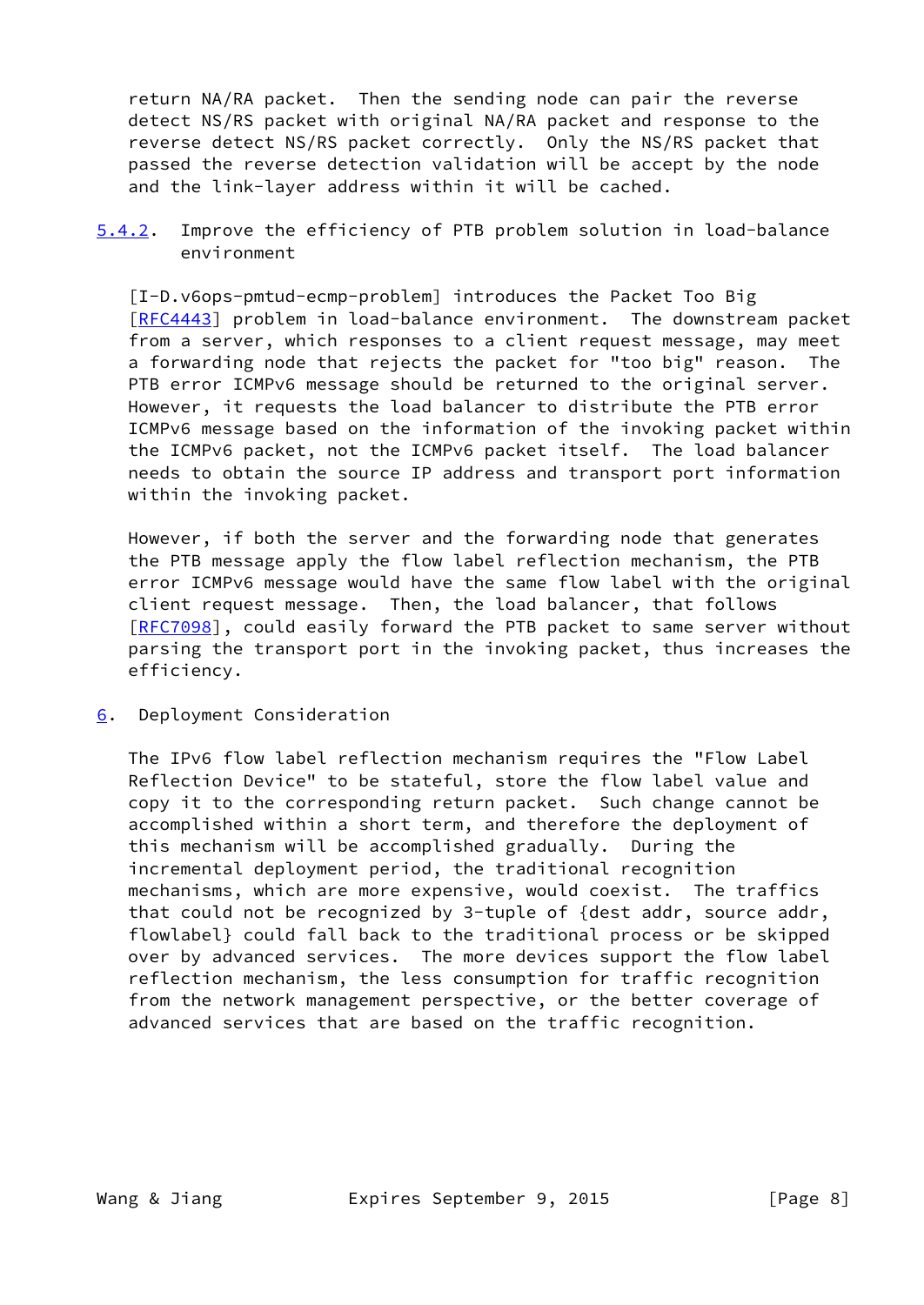<span id="page-9-1"></span><span id="page-9-0"></span>[7](#page-9-0). Security Considerations

 Security aspects of the flow label are discussed in [\[RFC6437](https://datatracker.ietf.org/doc/pdf/rfc6437)]. A malicious source or man-in-the-middle could disturb the traffic recognition by manipulating flow labels. However, the worst case is that fall back to the current practice that an application session is often recognized as two separated IP traffics. The flow label does not significantly alter this situation.

 Specifically, the IPv6 flow label specification [\[RFC6437](https://datatracker.ietf.org/doc/pdf/rfc6437)] states that "stateless classifiers should not use the flow label alone to control load distribution." This is answered by also using the source and destination addresses with flow label.

<span id="page-9-2"></span>[8](#page-9-2). IANA Considerations

This draft does not request any IANA action.

<span id="page-9-3"></span>[9](#page-9-3). Acknowledgements

 The authors would like to thanks Brian Carpenter, who gave many useful advices. The authors would also like to thanks the valuable comments made by Fred Baker, Lee Howard, Mark ZZZ Smith, Jeroen Massar, Florent Fourcot and other members of V6OPS WG. Also, special thanks for Florent Fourcot, who have implemented the flow label reflection mechanims in the Linux.

This document was produced using the xml2rfc tool [[RFC2629](https://datatracker.ietf.org/doc/pdf/rfc2629)].

<span id="page-9-4"></span>[10.](#page-9-4) References

<span id="page-9-5"></span>[10.1](#page-9-5). Normative References

- [RFC2119] Bradner, S., "Key words for use in RFCs to Indicate Requirement Levels", [BCP 14](https://datatracker.ietf.org/doc/pdf/bcp14), [RFC 2119](https://datatracker.ietf.org/doc/pdf/rfc2119), March 1997.
- [RFC2629] Rose, M., "Writing I-Ds and RFCs using XML", [RFC 2629](https://datatracker.ietf.org/doc/pdf/rfc2629), June 1999.
- [RFC4443] Conta, A., Deering, S., and M. Gupta, "Internet Control Message Protocol (ICMPv6) for the Internet Protocol Version 6 (IPv6) Specification", [RFC 4443,](https://datatracker.ietf.org/doc/pdf/rfc4443) March 2006.
- [RFC4861] Narten, T., Nordmark, E., Simpson, W., and H. Soliman, "Neighbor Discovery for IP version 6 (IPv6)", [RFC 4861](https://datatracker.ietf.org/doc/pdf/rfc4861), September 2007.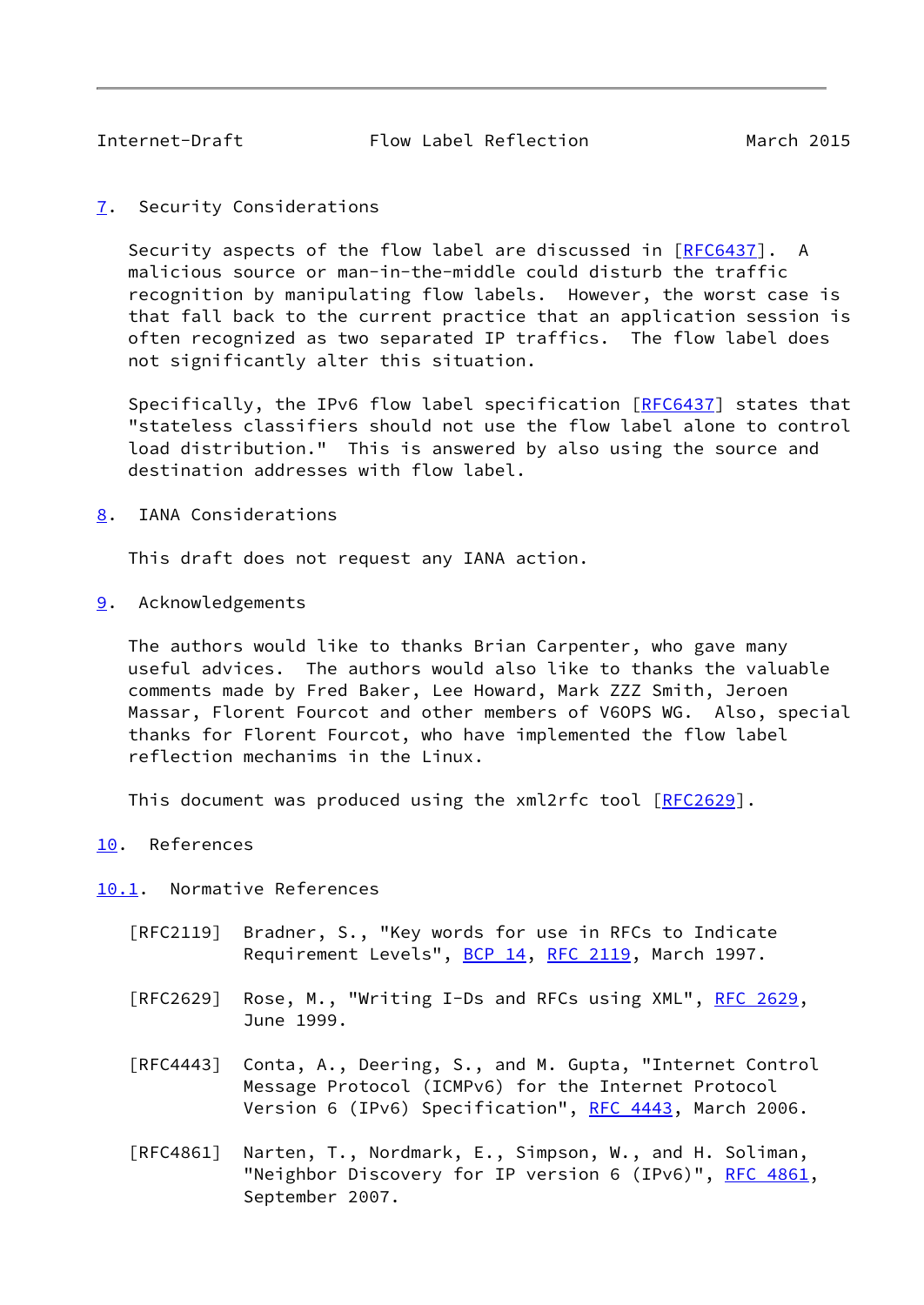March 2015

<span id="page-10-1"></span>

- [RFC6146] Bagnulo, M., Matthews, P., and I. van Beijnum, "Stateful NAT64: Network Address and Protocol Translation from IPv6 Clients to IPv4 Servers", [RFC 6146](https://datatracker.ietf.org/doc/pdf/rfc6146), April 2011.
- [RFC6437] Amante, S., Carpenter, B., Jiang, S., and J. Rajahalme, "IPv6 Flow Label Specification", [RFC 6437,](https://datatracker.ietf.org/doc/pdf/rfc6437) November 2011.
- [RFC6438] Carpenter, B. and S. Amante, "Using the IPv6 Flow Label for Equal Cost Multipath Routing and Link Aggregation in Tunnels", [RFC 6438](https://datatracker.ietf.org/doc/pdf/rfc6438), November 2011.
- <span id="page-10-0"></span>[10.2](#page-10-0). Informative References

[I-D.v6ops-pmtud-ecmp-problem]

 Byerly, M., Hite, M., and J. Jaeggli, "Close encounters of the ICMP type 2 kind (near misses with ICMPv6 PTB)", [draft-v6ops-pmtud-ecmp-problem-00](https://datatracker.ietf.org/doc/pdf/draft-v6ops-pmtud-ecmp-problem-00) (work in progress), August 2014.

- [RFC4303] Kent, S., "IP Encapsulating Security Payload (ESP)", [RFC](https://datatracker.ietf.org/doc/pdf/rfc4303) [4303,](https://datatracker.ietf.org/doc/pdf/rfc4303) December 2005.
- [RFC6333] Durand, A., Droms, R., Woodyatt, J., and Y. Lee, "Dual- Stack Lite Broadband Deployments Following IPv4 Exhaustion", [RFC 6333](https://datatracker.ietf.org/doc/pdf/rfc6333), August 2011.
- [RFC7098] Carpenter, B., Jiang, S., and W. Tarreau, "Using the IPv6 Flow Label for Load Balancing in Server Farms", [RFC 7098,](https://datatracker.ietf.org/doc/pdf/rfc7098) January 2014.

Authors' Addresses

 Aijun Wang China Telecom Beijing Research Institute, China Telecom Cooperation Limited No.118, Xizhimenneidajie, Xicheng District, Beijing 100035 China

Phone: 86-10-58552347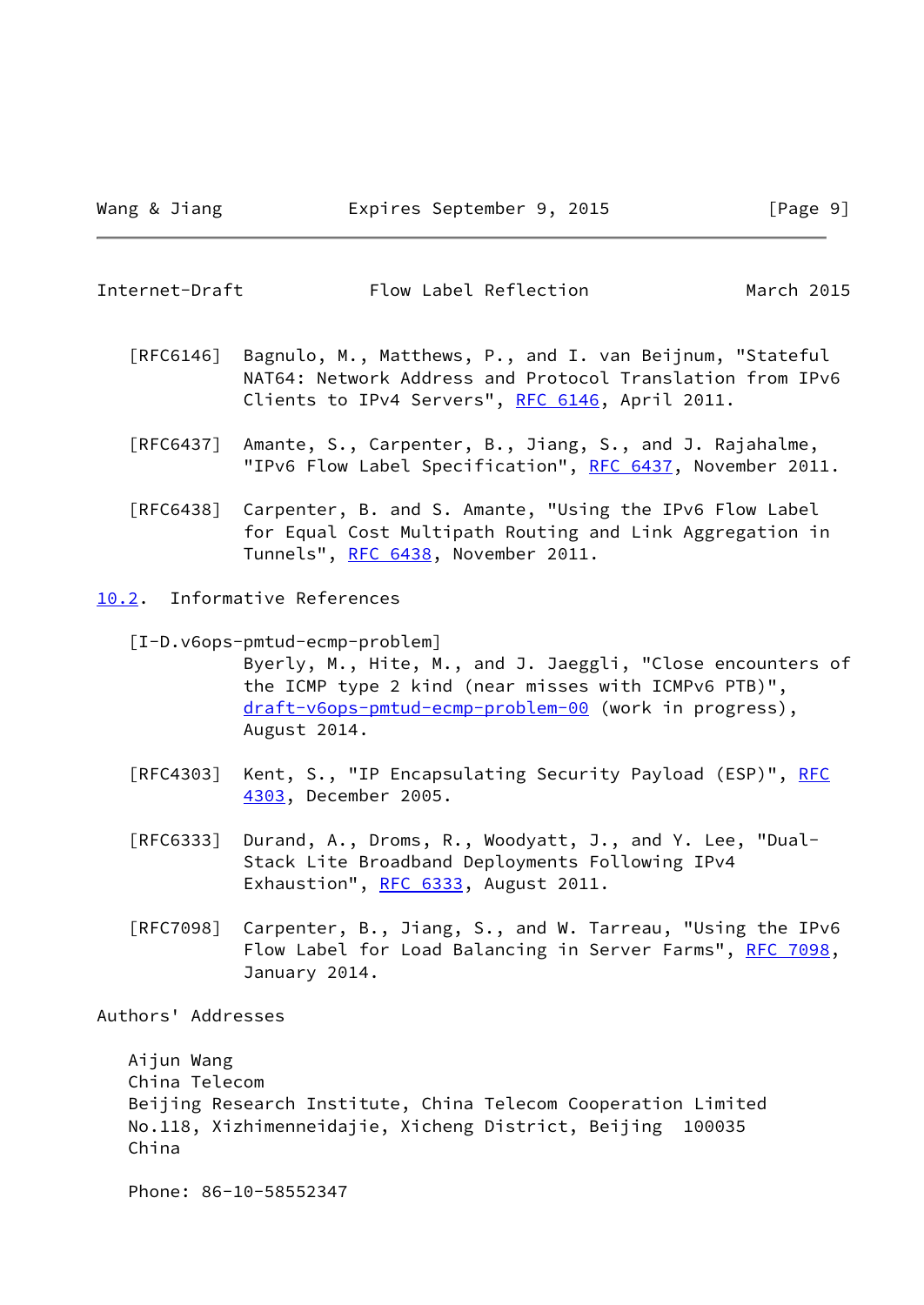Email: wangaj@ctbri.com.cn

Wang & Jiang **Expires September 9, 2015** [Page 10]

Internet-Draft Flow Label Reflection March 2015

 Sheng Jiang Huawei Technologies Co., Ltd Q14, Huawei Campus, No.156 Beiqing Road Hai-Dian District, Beijing, 100095 P.R. China

Email: jiangsheng@huawei.com